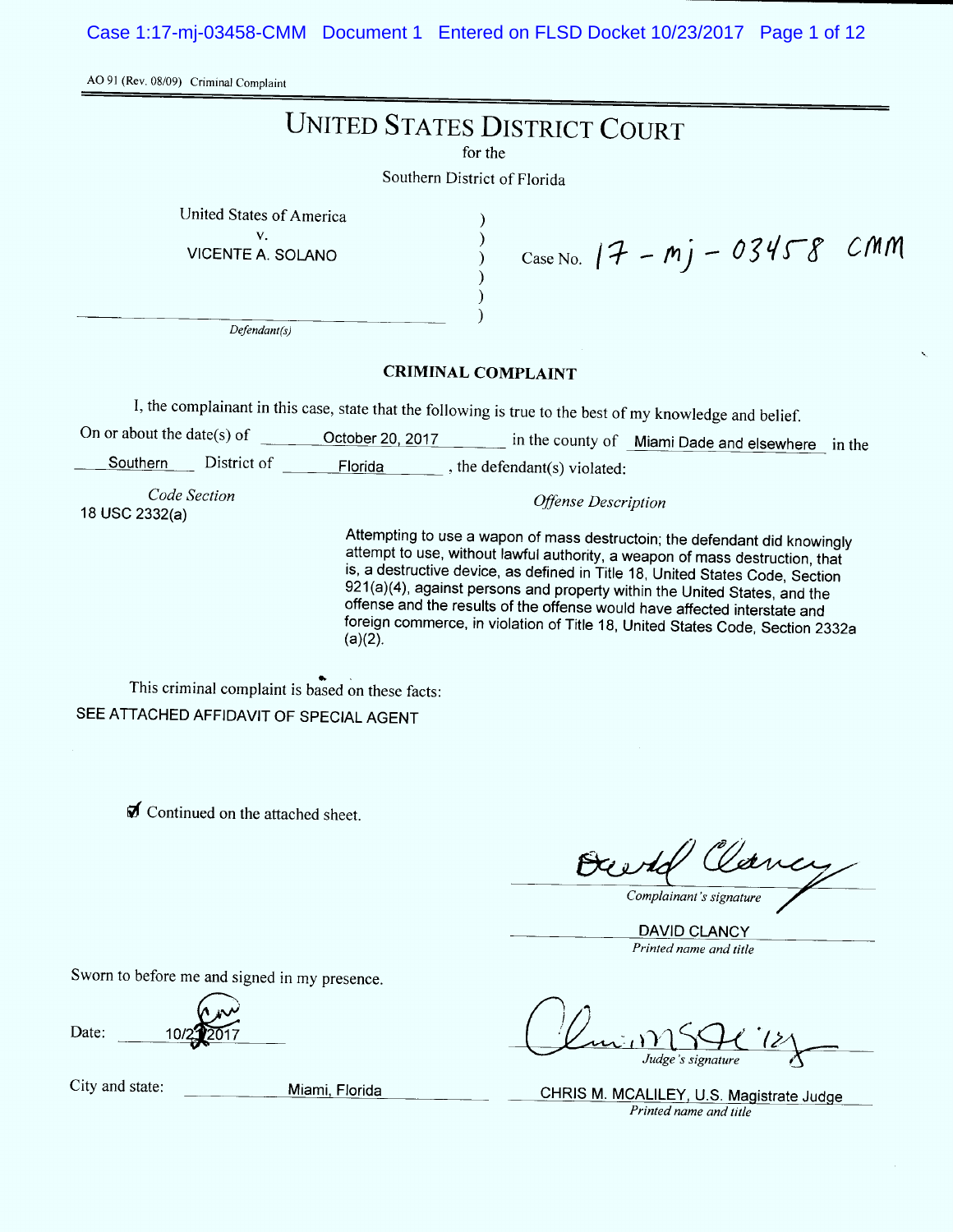# AFFIDAVIT IN SUPPORT OF CRIMINAL COMPLAINT

1, David Clancy, first being duly sworn, hereby depose and state the following:

1. I am a Special Agent with the Federal Bureau of Investigation ("FBI") and have been since 2009. Among my duties as an FBI Special Agent, I am responsible for the investigation of violations of federal law, including federal laws related to national security, terrorism support activities, and the use of weapons of mass destruction. I am currently assigned to the FBI's Joint Terrorism Task Force ("JTTF"), where my primary responsibilities include the investigation of international terrorism.

2. I am familiar with the facts and circumstances set forth in this Affidavit as a result of my participation in the investigation; as a result of my experience, training, and background as a Special Agent with the FBl and with the JTTF; as a result of personal observations and examination of relevant evidence; and as a result of information provided to me by other law enforcement officers and witnesses. The information contained in this Affidavit is not inclusive of all the facts of the investigation and is provided for the limited purpose of establishing probable cause to obtain a criminal complaint. I am relying on draft transcripts prepared by FBI linguists for the quoted conversation excerpts included in this Affidavit, as well as summarized portions of meetings, due to the fact that the majority of the conversations were in Spanish.

3. This Affidavit is made in support of a criminal complaint for the arrest of VICENTE ADOLFO SOLANO ("SOLANO"), who did knowingly attempt to use a weapon of mass destruction against a person or property within the United States, where the offense or the results of the offense would have affected interstate or foreign commerce, in violation of Title 18, United States Code, Section 2332a(a)(2).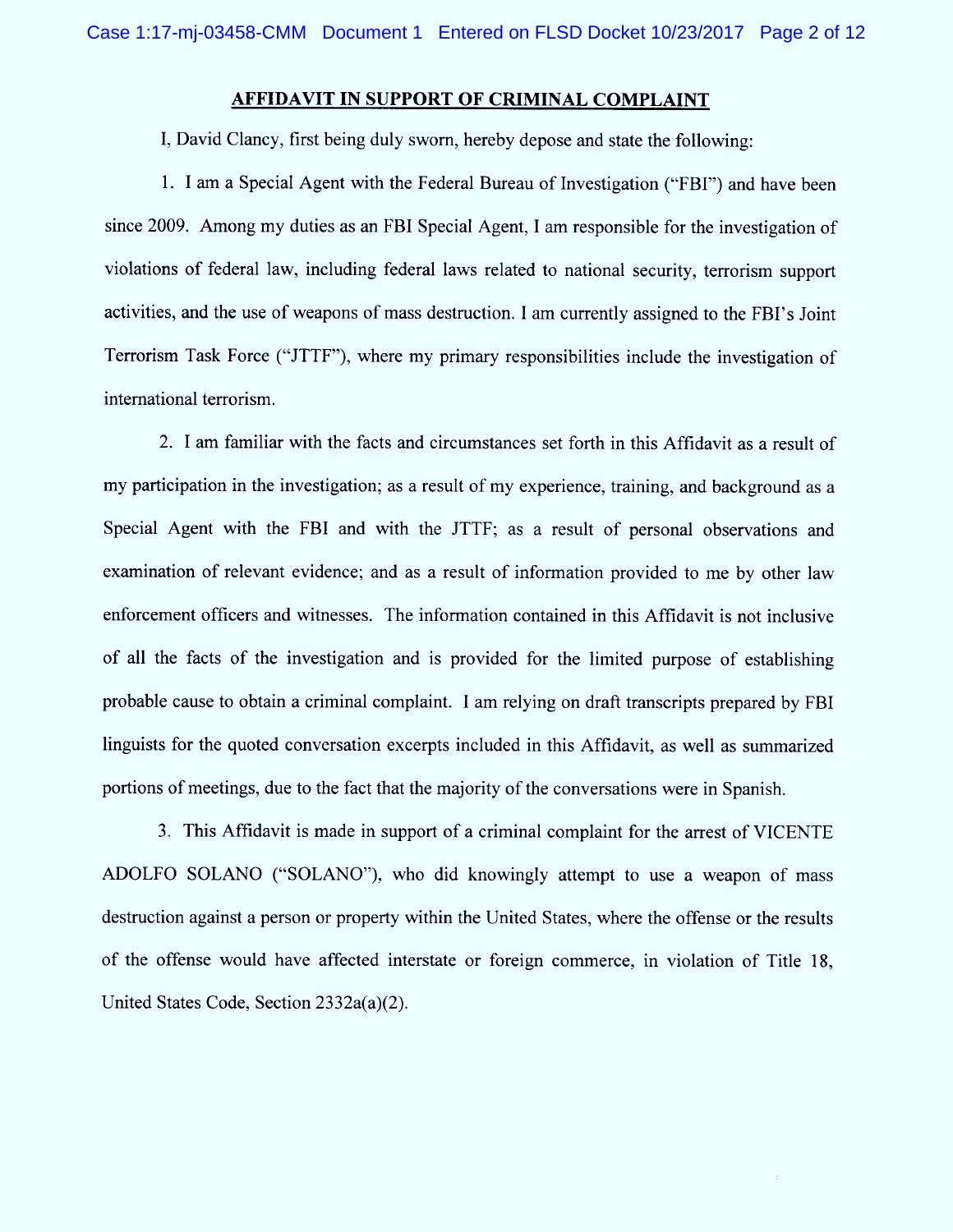### PROBABLE CAUSE

4. On or about October 15, 2004, the United States Secretary of State designated Al-Qaeda in Iraq ("AQI"), then known as Jam'at al Tawhid wa'al-Jihad, as a Foreign Terrorist Organization ("FTO") under Section 219 of the Immigration and Nationality Act and Specitically Designated Global Terrorist under Section 1(b) of Executive Order 13224. On or about May 15, 2015, the Secretary of State amended the designation of AQ1 as an FTO under Section 219 of the Immigration and Nationality Act and Specifically Designated Global Terrorist under Section 1(b) of Executive Order 13224 to add the alias Islamic State of Iraq and the Levant ("ISIL") as its primary name. The Secretary also added the following aliases to the FTO listing: The Islamic State of Iraq and al-Sham ("ISIS"-which is how the FTO will be referenced herein), The Islamic State of Iraq and Syria, ad-Dawla al'Islamiyya fi al-'Iraq wa-sh-Sham, Daesh, Dawla al Islamiya, and Al-Furqan Establishment for Media Production. On September 21, 2015, the Secretary added the following aliases to the FTO listing: Islamic State, ISIL, and ISIS. To date, ISIS remains a designated FTO.

5. In late Septem ber 2017, FB1 agents began an investigation of SOLANO. The investigation was initiated based on information provided by a Contidential Human Source ("CHS"), who had been working with the Drug Enforcement Administration (DEA). Throughout the course of his/her work with the DEA and the FBI, the CHS has provided reliable information. The CHS indicated that SOLANO had become increasingly upset with the policies of the United States Government and its activities throughout the world. SOLANO cited these grievances as motivation for his desire to conduct a terrorist attack in the United States. SOLANO explained to the CHS that his intended target would be a specified mall in Miami (the Specified Mall) and that he planned to strike on "Black Friday," believed to refer to the Friday after Thanksgiving, which this year falls on November 24. The initial conversations about this subject were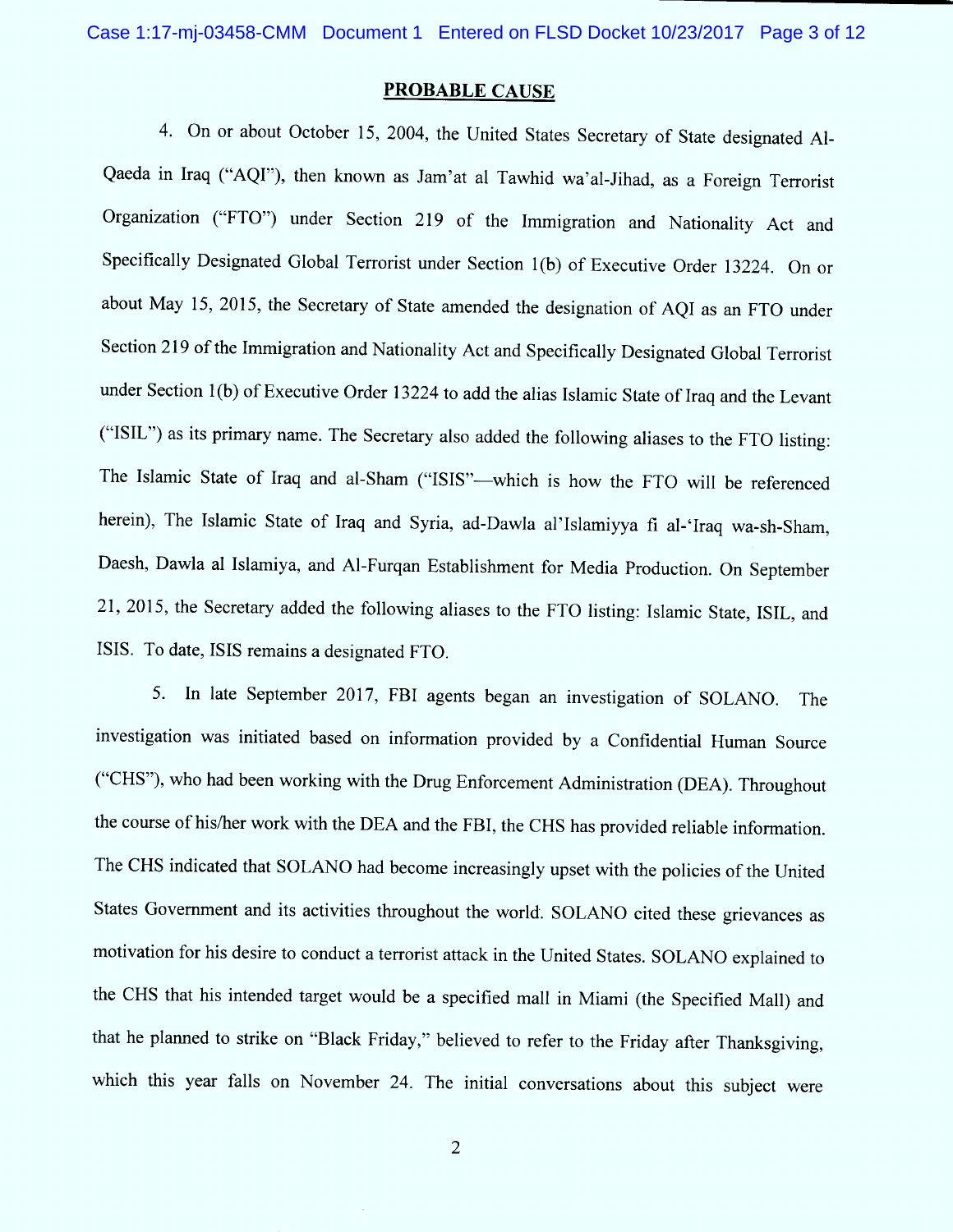unrecorded prior to the FBI's involvement; however, all of the above information was later reiterated by SOLANO in recorded conversations with the CHS. The Specified Mall is a large shopping and entertainment complex that attracts local residents and international customers. Black Friday is known as one of the busiest shopping days of the year.

6. In an effort to gather more information about SOLANO's intentions, the CHS explained to SOLANO that the CHS may be able to introduce SOLANO to someone who may be able to assist SOLANO in his effort to conduct the atlack. The CHS further stated that he/she would need to know if SOLANO was serious about his attack aspirations before the CHS would broker the introduction. On September 13, 2017, the CHS received a series of text messages that contained three videos from telephone number 786-560-xxxx. Telephone number 786-560-xxxx was known to the CHS as the telephone number used by SOLANO. The three videos sent by SOLANO featured a man wearing a black mask and shirt standing in front of a black flag identical to the one used by ISIS. The CHS identified the voice of the individual in the video as that of SOLANO.

7. From my training and experience, I know that videos are often provided by would-be attackers to terrorist groups in an effort to show allegiance to the group. Later these videos can be used by the group as evidence that the attacker was in fact affiliated with the organization. In some cases, these videos become propaganda used in an effort to inspire further attacks. The person in the video, whom your affiant assesses to be SOLANO, spoke in Spanish; outlined below are verbatim transcripts of English translations of the three videos sent by SOLANO:

[S-SOLANO]

#### Video 1:

S: 1 am here because 1 like the way that ISIS confronts the United States and the countries of the coalition. They're strong. It's a group that is growing in social media. I love that there is going to be a holy war. Almost everyone is starting to open their eyes and are understanding what-what it is about. Uh [clears throat], this government's filthy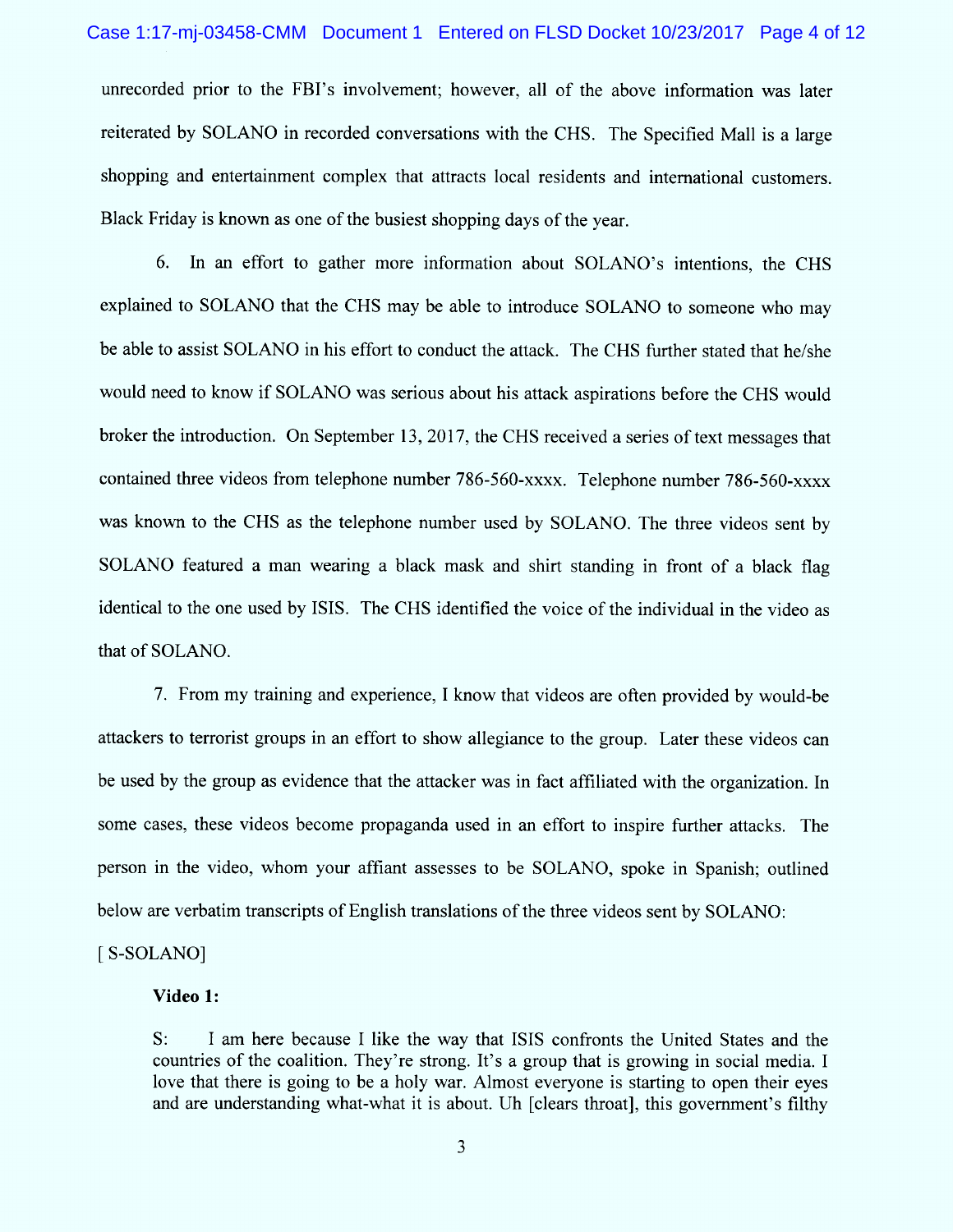and dirty politics... Terrorists—the United States is the most terrorist country of them all. It invades when it wants to and when it's convenient for them. That is why I am joining the Islamic group, the holy war, in the name of Allah, of our leader Abu. We are going to continue to grow. This is why we are going to plant bombs so they can see what-what is the Islamic group and so they can see the injustices, what Suarez did to us. 1 am going to plant a bomb like in-like in Boston, in the name of Allah, in the name of Allah. That's how it's going to be done.

## Video 2:

S: I am here because I am a sympathizer of the Islamic group, ISIS. I like the force that it uses to attack. lt does not allow itself to be defeated. On the contrary, it is growing more because of social media. We must join the ISIS cause. It's not just the middle-east anymore, it's not just the Muslims, now all the countries are joining this cause because we have opened our eyes. There is going to be a holy war, a holy war in the name of Allah in order to defeat a11 of these terrorist countries, such as the United States. lt is the main country. They are terrorists who have killed the most people and as often as it has wanted to in order to keep everything, in order to keep everything. And now, we have that racist president who is a supremacist, W hite, who does not like Blacks, does not like the Chinese, he does not like the Muslims. He doesn't like the Hispanics. He does not like anybody. They are indeed murderers, genocidists, invaders of this country who came to this country to kill all of the Indians. They abolished them, and now they're telling us to get out of here. They are the ones who have to leave. Fuck that. In the name of Allah and our leader, Abu, we are going to defeat you.

### Video 3:

S: I am making this video because l am joining the cause of the Islamic group, ISIS, because it is growing in social media and because it is confronting the United States and the-and the coalition and l like that because they are strong. To be frank, they are doing a holy war, a fair one, a fair one because they are, because they are being attacked by countries- because they want to take the interests they're after. And to be, and to be frank, the United States is the most terrorist country out there. We must join since the Islamic social media is grow-is growing. We must join so we can also attack them and plant a bomb so they can feel what-what-so they can see what is. Like in Boston, like Suarez wanted to do in the Keys, that's how they're going to get it, and even worse. This racist president, White supremacist who does not like Hispanics, who does not like Muslims, Chinese, Blacks, just his race. They are other genocidist invaders who killed the Indians and abolished them all. They are doing that everywhere, in the middle-east, everywhere. In the name of Allah and the holy war, and our leader, Abu, we are going to grow and we are going to show you that we are going to defeat you.

8. The above references to Suarez during the videos appear to relate to the federal criminal case of United States v. Harlem Suarez, United States District Court for the Southern District of Florida, Case No. 15-10009-CR-Martinez. Suarez was prosecuted for attempting to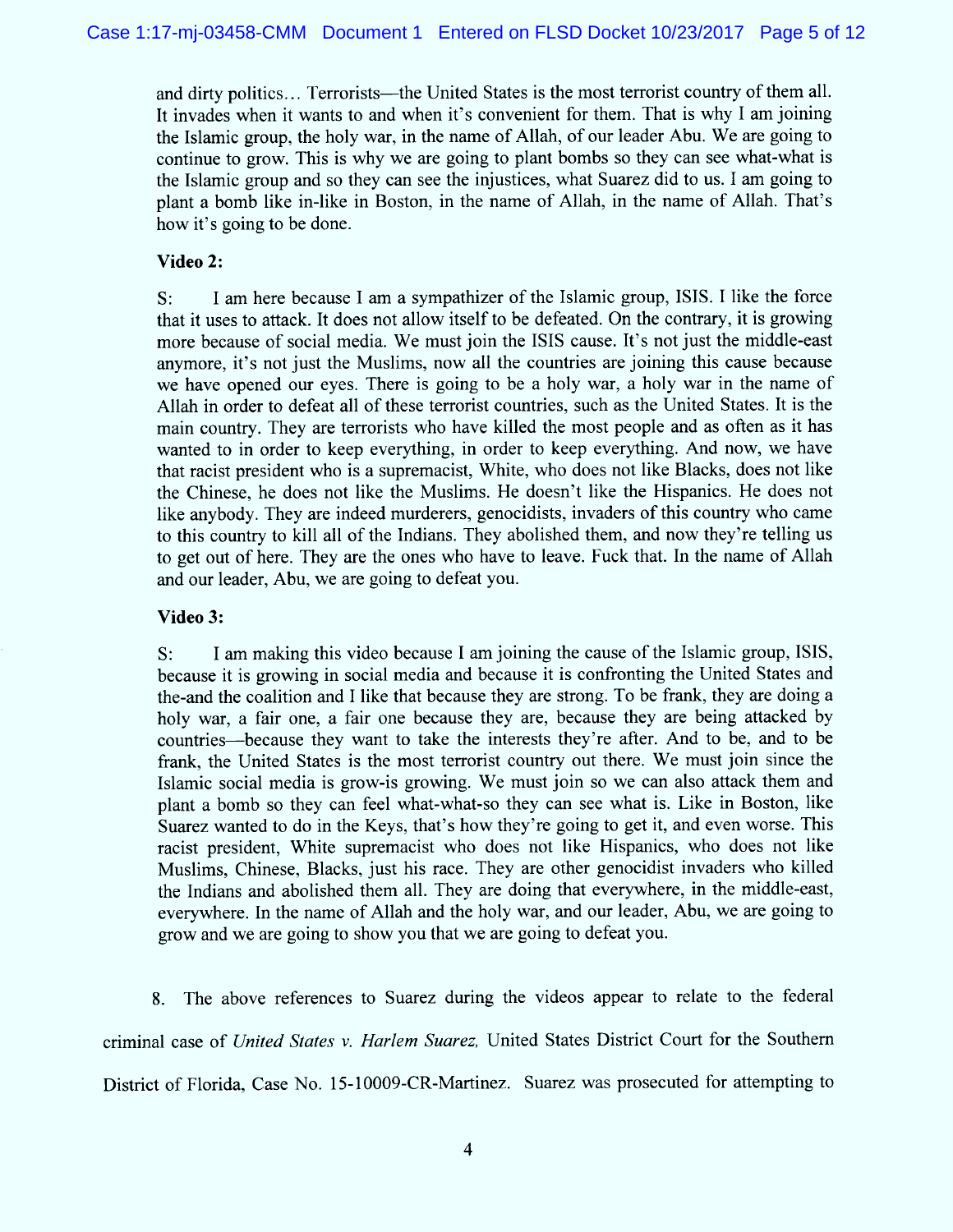provide material support to ISIS and attempting to use a weapon of mass destruction; he planned to explode a bomb on a crowded beach in Key West. There was media coverage of the case, and the trial occurred this past January. The above reference to Boston appears to refer to the April 15, 2013 Boston Marathon bombing. That case involved two brothers who placed and detonated pressure-cooker bombs in a crowd watching the Boston Marathon.

9. In addition to ISIS's terrorist activities in Syria and Iraq, the organization calls for its supporters to conduct attacks in the West if they cannot travel abroad to conduct violent jihad. Adherents to their cause are not required to gain approval from the organization in order to conduct attacks in their home countries.

10. On September 30, 2017, the CHS drove to SOLANO's known residence in Miami, Florida. SOLANO entered the CHS's vehicle and the two drove to a nearby coffee shop. The entire meeting was audio-recorded. The CHS explained to SOLANO that the videos made by SOLANO were provided to the CHS's contact. The CHS indicated that the contact had some additional questions of SOLANO before he would agree to meet SOLANO. The CHS asked if anyone else knew of SOLANO 'S plans. SOLANO indicated that he had not told anyone of his plans and that he had made the videos in the room he rented at the aforementioned residence. SOLANO stated that the woman from whom he rents a room does not know that he made the videos and noted that he keeps a sketch of a bomb diagram hidden in his room. SOLANO reiterated his desire to attack the Specified Mall on Black Friday. SOLANO emphasized his attack desires by stating that he wants to "set off a bomb and [has] the balls to do it." Following the meeting, the CHS received several texts of diagrams that showed bomb components, including one that appeared to be hand-drawn. The texts were once again received from telephone number 786-560-xxxx, utilized by SOLANO.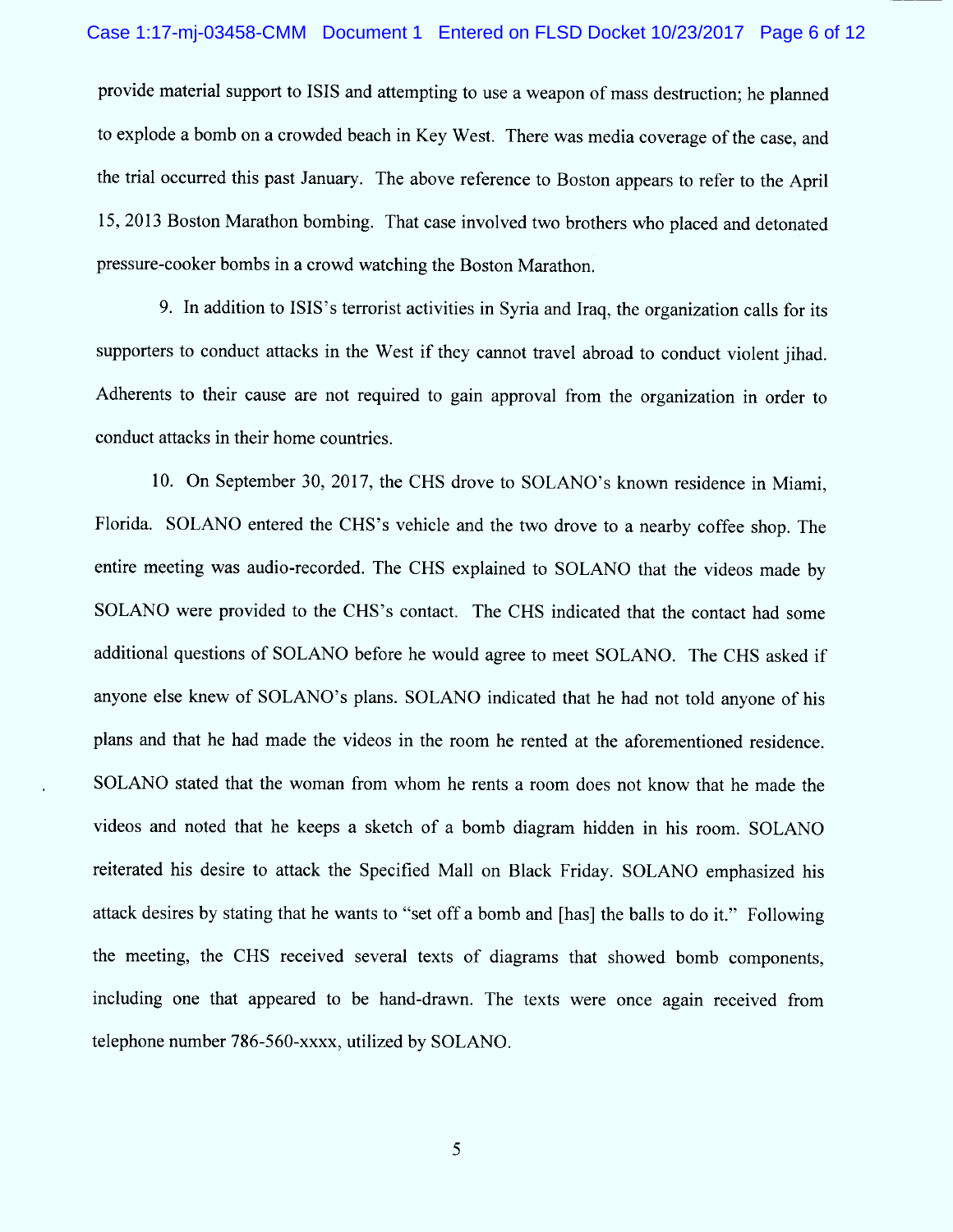11. On October 2, 2017, the CHS met SOLANO in a parking lot located at 11865 SW 26<sup>th</sup> Street Miami, Florida. Physical surveillance confirmed SOLANO was in his vehicle, a 1994 Nissan Sentra bearing Florida license plate xxx-xxx, waiting to enter the CHS's vehicle. In an audio-recorded meeting, the CHS explained to SOLANO that the CHS's contact had requested that SOLANO purchase a new telephone prior to their meeting. The CHS explained to SOLANO the purpose of the new telephone would be to have a secure line of communication that could not be attributed to SOLANO. SOLANO indicated that he understood the need for secure communications and that he would pick up the telephone and provide the number to the CHS. After the meeting, SOLANO departed in his vehicle and returned to his known residence.

12. On October 6, 2017, SOLANO purchased a new cellular telephone and provided the CHS with his new number, 786-334-xxxx. The CHS indicated to SOLANO that the CHS would provide the telephone number to the CHS'S contact. Later that evening, an FB1 Undercover Employee ("UCE1"), posing as the CHS's contact, sent SOLANO a text message and made arrangem ents for a telephone call. During this recorded conversation, SOLANO stated that he was interested in helping with the UCE's cause and was serious in this desire. SOLANO provided a litany of reasons that led to his longstanding dislike of the United States. SOLANO took issue with foreign and domestic policies and described his feeling of exclusion that stems from his temporary immigration status. Based on these grievances, SOLANO explained that he was available for whatever was needed. UCE1 expressed a desire to meet SOLANO and also explained that he/she wanted to introduce SOLANO to an older individual, who was in fact a second FBI Undercover Employee ("UCE2"), who had the purported ability to help SOLANO. SOLANO reassured UCE1 that SOLANO's phone line was clean and was being used only for their communication.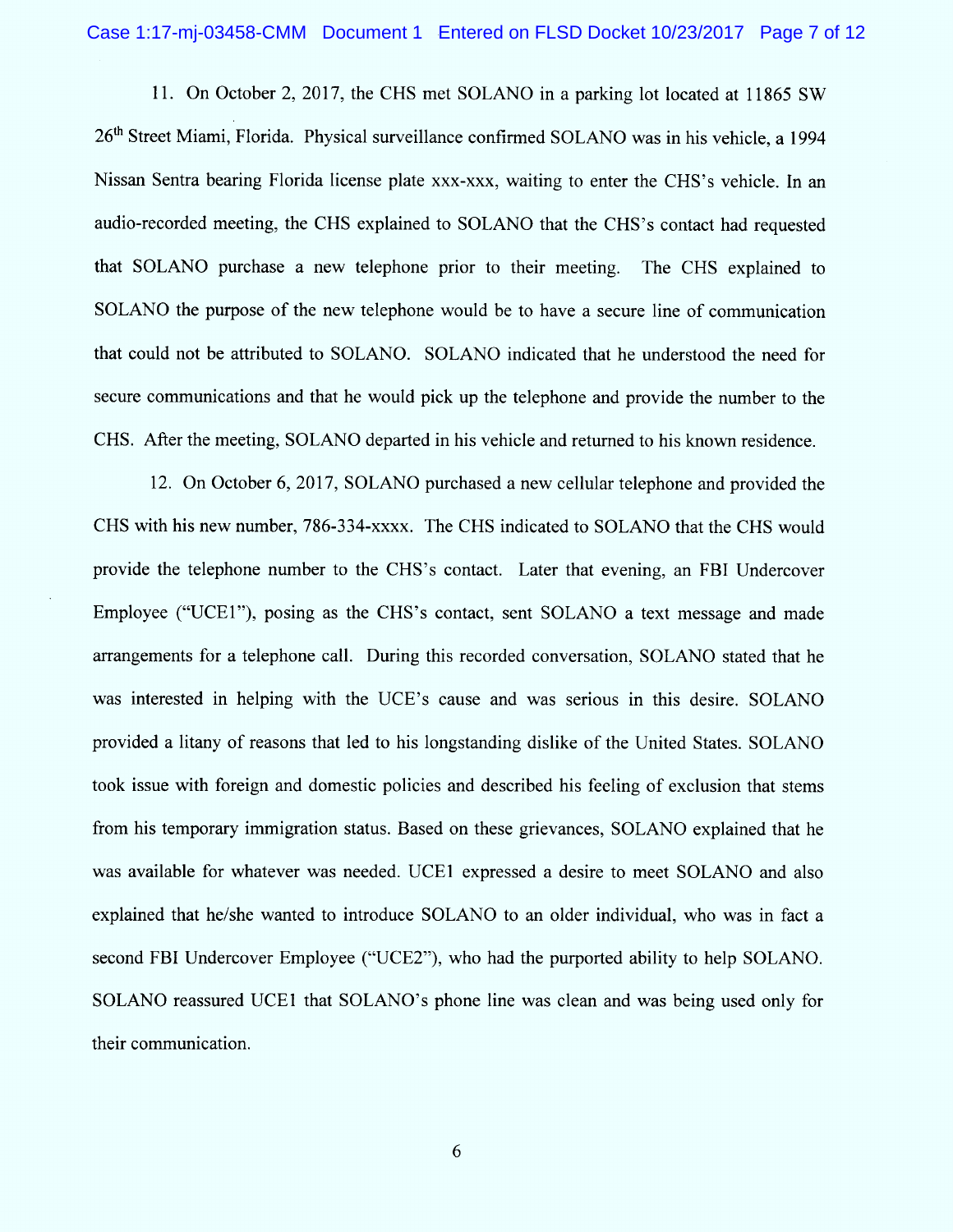13. On October 9, 2017, UCEI spoke with SOLANO in a recorded telephone call. UCEI explained that UCE1 and UCE2 had viewed the videos prepared by SOLANO and both agreed that a trip to Miami was warranted to hear SOLANO's attack ideas. SOLANO stated that he was completely available to meet with the UCEs and that they were united in the same cause. In addition, SOLANO stated that he feels he needs to do this attack and that he wants it to be professional. SOLANO and UCE1 confirmed plans to meet on the evening of October 12, 2017.

14. In a recorded meeting on October 12, 2017, UCE1 and the CHS drove to SOLANO's known residence to meet SOLANO. SOLANO entered UCE1's vehicle, and the group departed the residence. After formally making the introduction between SOLANO and UCE1, the CHS was dropped off. SOLANO and UCE1 began to discuss SOLANO's resentment toward the United States and his motivation to conduct an attack. SOLANO stated that he wanted to conduct the attack "where there is [sic] more people." SOLANO then disclosed that he initially had considered another target but then decided on the Specified Mall as his intended target. When asked whether he had gone to the attack location, SOLANO explained how he would accomplish his attack (the following statements are translations from Spanish to English):

VS: I have gone, l have gone there. l was thinking where the- where the, uh, where the [named hotel]—at the [named hotel], but that's [UI].

. . . . . . . VS: It's on  $36<sup>th</sup>$ , but no, they don't let me in. It has a thing that goes up and down.

VS: You know? Compared to [the Specified Mall] where there is a lot of people.

. . . . . .

. . . . . . .

. . . . . .

. . . . . .

. . . . .

VS: At [the Specified Mall], the most important mall here. I go in, I place it in the-the mall there.

VS: [The Specified Mall], close to where I live. I go in without a problem. I shouldn't have any problems. 1 go unnoticed.

VS: 1 place it, and that's it.

VS: I was looking at the food court. I was looking at the area where they sing, which is where there is more people. Those are the areas where more people gather.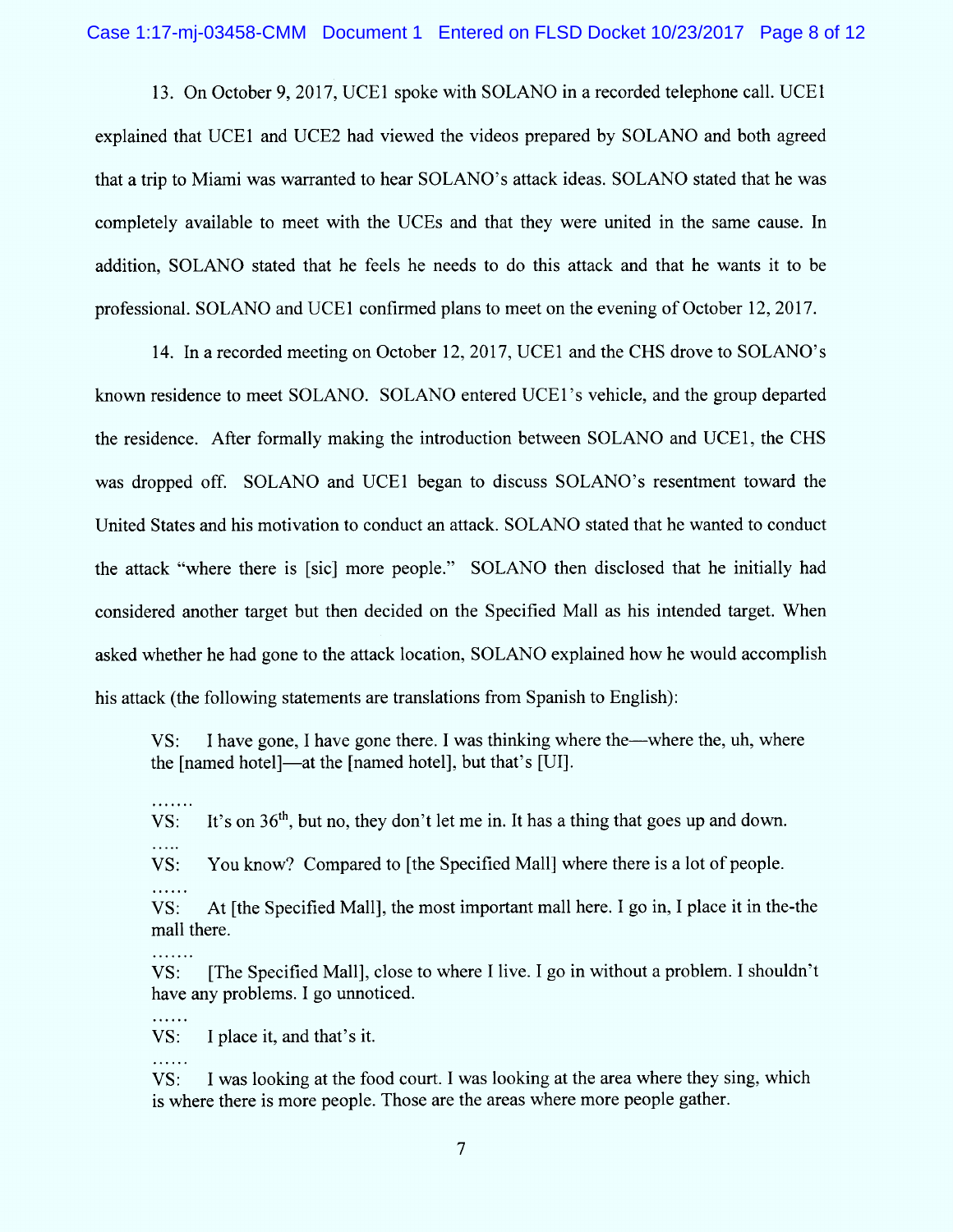VS: And it's easy because look, I was noticing... I go in, I sit down, I leave it, and goodbye. l leave it (Ul1. l won't have a problem with that.

When asked if he wanted to conduct one attack or multiple attacks, SOLANO explained, "Look, I think it's like when someone kills someone. It becomes easier." SOLANO also explained which entrance they would use at the Specified Mall to provide the easiest means of escape after planting a bomb. SOLANO informed UCE1 that the day of the attack did not matter to him, "as long as there is [sic] a lot of people" and that SOLANO's "main motivation is to do an attack." SOLANO explained that he could buy things for a "cooking bomb" (referring to a pressure cooker bombl and suggested that the bomb could be put inside luggage and detonated with a cellular telephone. Later in the conversation, SOLANO offered to take UCE1 to see the Specified Mall. UCE1 accepted, and the pair travelled together to the Specified Mall where SOLANO walked the UCE through his full attack plan. Afterward, UCEI returned SOLANO to his residence and the two agreed to meet the following day.

15. ln a recorded meeting on October 13, 2017, UCEI picked up SOLANO at his known residence and drove him to a hotel room in order to meet with UCE2. During this meeting, UCE2 spoke in English and used UCEI as a translator to converse with SOLANO in Spanish (SOLANO'S native language). During the initial portion of the meeting, SOLANO reiterated that he was certain and serious about his attack plan. SOLANO was asked what organization he thought UCEI and UCE2 belonged to. SOLANO responded that he thought UCEI and UCE2 were members of ISIS.

16. Later, during the same meeting, SOLANO was asked what he wanted to achieve by this attack and what his motivation was. He responded with the following comments (translated from Spanish to English):

VS: Okay. What I want to achieve is to send a message. . . . . . . . .

8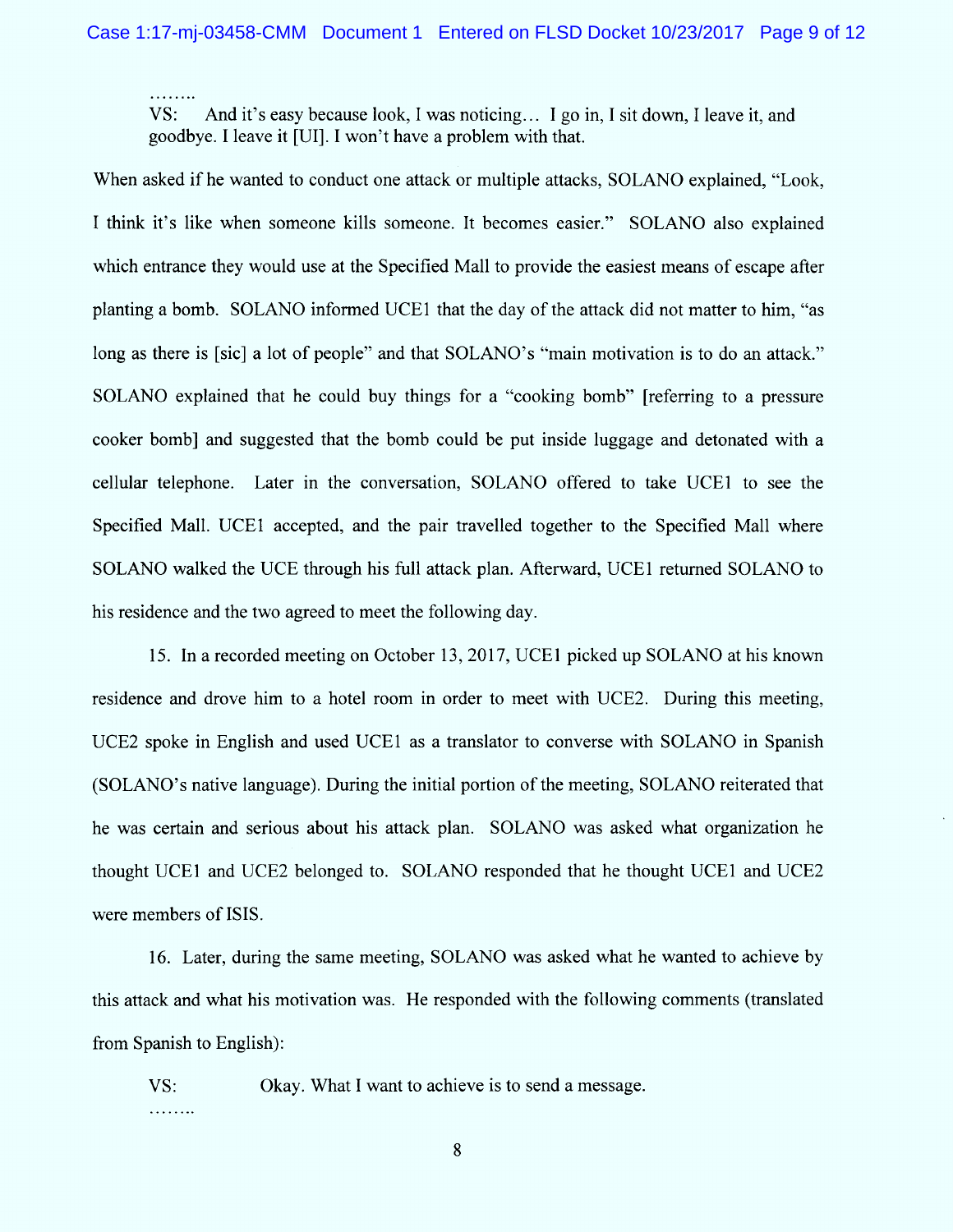$VS:$ Well, uh, a bomb, I don't know, something. . . . . . . . . Something that causes harm.  $VS:$ . . . . . . . Because, I have wanted to do it because I have resentment inside, to  $VS:$ demonstrate to them, you know-

17. The meeting concluded with UCE2's telling SOLANO to sleep on his decision and to call UCEI the next morning with his (SOLANO'S) answer regarding whether he wanted to proceed with the attack.

18. On the morning of October 14, 2017, SOLANO called UCE1. In a recorded telephone call, SOLANO confirmed his desire to conduct the attack and asked if UCE2 had made his/her decision. UCE1 confirmed that UCE2 was willing to proceed. UCE1 requested that SOLANO obtain the following items for use in the attack: a sketch of the area to place the device, a disguise for SOLANO to wear when placing the device to hide from surveillance cameras, and shopping bags to conceal the device while it was being brought to the attack location.

19. Later that evening, SOLANO traveled to the Specified Mall. He later texted to UCE1 a diagram, as requested, of the food court inside the mall where he planned to place the device. SOLANO also provided UCEI with a photograph of the luggage he intended to use to conceal the device.

20. The next morning, on October 15, 2017, in a recorded telephone call, SOLANO told UCE1 which mall entrance SOLANO planned to utilize, discussed his disguise, and confirmed that the luggage he had sent a photograph of would be used to transport the device into the mall. UCEI told SOLANO that he would speak with UCE2 and they would again talk on Tuesday, October 17, 2017.

21. On October 17, 2017, UCE1 and SOLANO spoke in a recorded telephone call. UCEI told SOLANO that UCE2 had been busy and has most of that thing ready. UCEI stated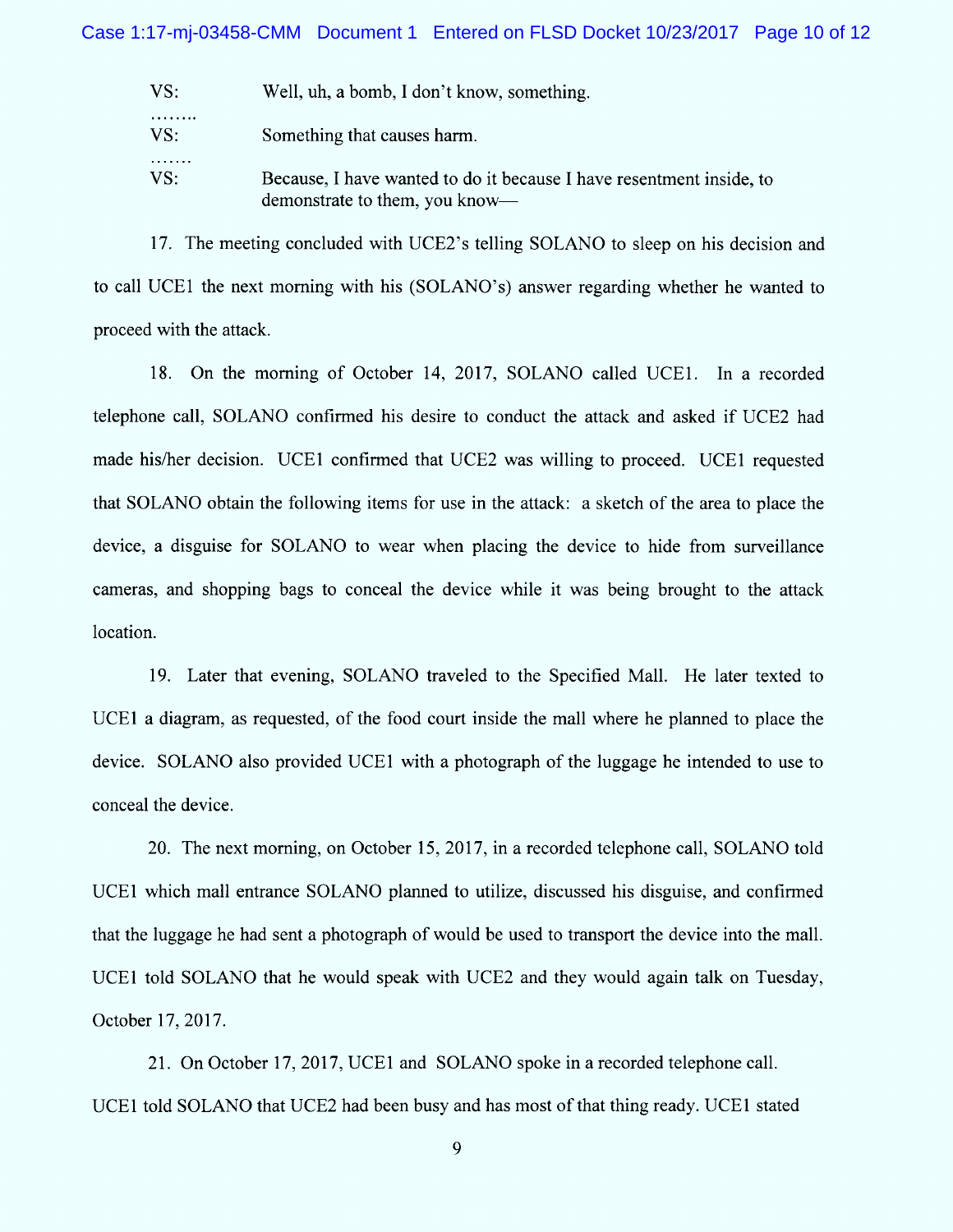that he had told UCE2 that SOLANO previously had mentioned that he would go to a hardware store and get the screws and other items for the bomb. SOLANO replied that he has all of those materials ready.

22. SOLANO met with UCE1 and UCE2 at a hotel on Friday, October 20, 2017, to put the device together. Unbeknownst to SOLANO, the device was inert and could never actually explode. While in the hotel room, SOLANO practiced arming the device.

23. SOLANO left the hotel room and entered the vehicle of UCE1. When they arrived at the mall, SOLANO took the steps that he believed would arm the device and the timer began to count down. SOLANO exited UCE1's vehicle and began to walk towards the previouslydetermined mall entrance.

24. SOLANO was taken into custody prior to entering the Specified Mall. At the time of his arrest, the Specified Mall was open for business and populated with shoppers.